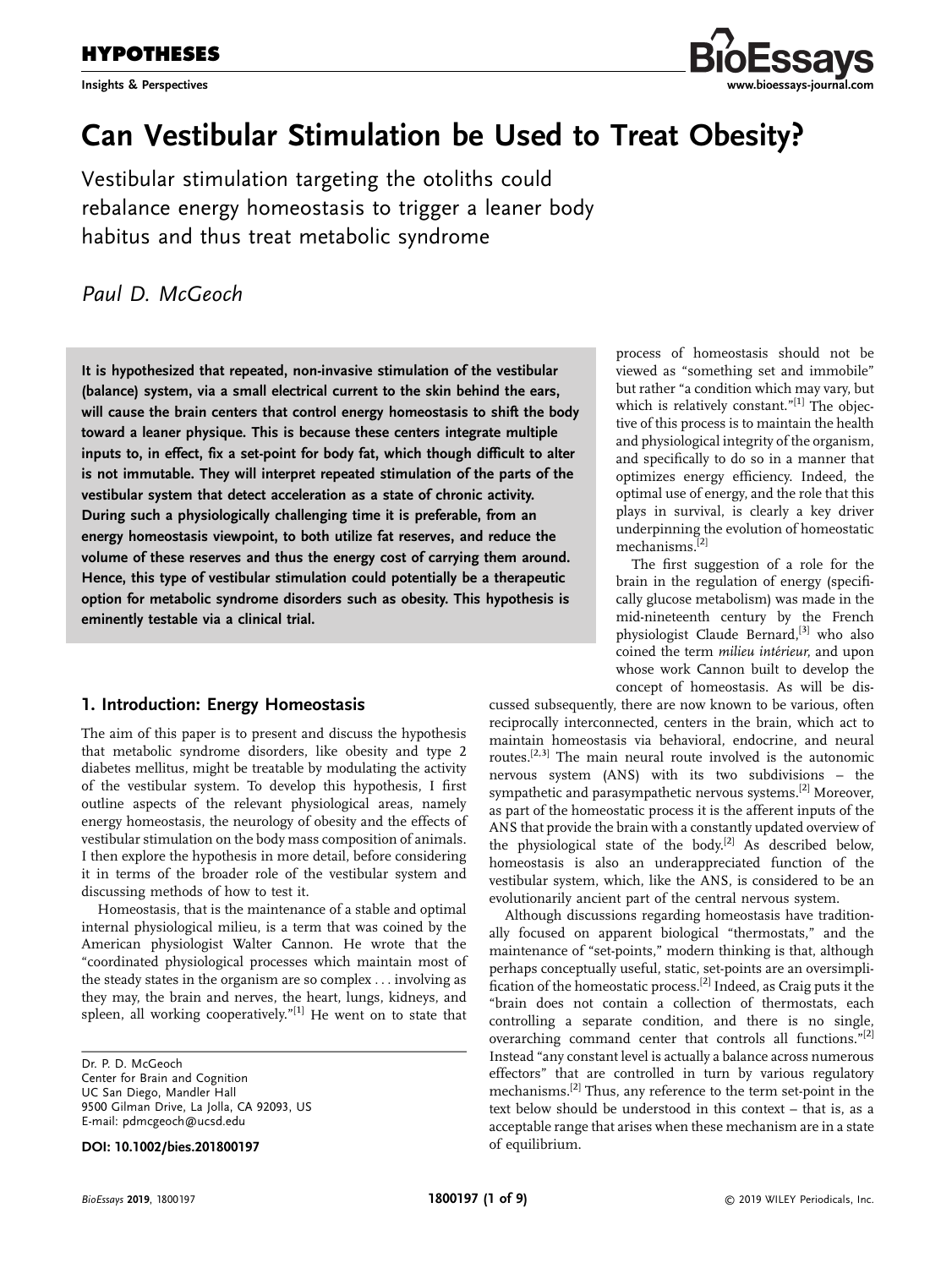

## **2. Can Obesity be Viewed as a Neurological Disease?**

#### **2.1. An Increasingly Obese World**

In an optimally functioning system energy expenditure and food intake would be regulated by homeostatic mechanisms to maintain a state of equilibrium. This is the process of energy homeostasis.[3] Nonetheless, it is well known that over the last few decades there has been a burgeoning in the proportion of people, particularly in the developed world, who are overweight or obese.[4–7] In other words they are in a state skewed toward a positive energy balance; they have eaten more calories than they used, which are now stored as fat.

In adults the World Health Organization (WHO) defines being overweight as having a Body Mass Index (BMI) greater than or equal to 25, and being obese as a BMI greater than or equal to 30.<sup>[8]</sup> BMI is an index of weight to height and defined as an individual's weight in kilograms divided by the square of his height in meters. Indeed, according to the WHO's definition worldwide obesity has tripled since 1975 [[http://www.who.int/news-room/fact-sheets/](http://www.who.int/news-room/fact-sheets/detail/obesity-and-overweight) [detail/obesity-and-overweight\]](http://www.who.int/news-room/fact-sheets/detail/obesity-and-overweight); a phenomenon that appears to be driven by "Western" diets that are rich high calorie foods and replete with simple sugars and saturated fats, in combination with increasingly sedentary lifestyles [[https://www.niddk.nih.gov/](https://www.niddk.nih.gov/health-information/weight-management/prescription-medications-treat-overweight-obesity) [health-information/weight-management/prescription-medicatio](https://www.niddk.nih.gov/health-information/weight-management/prescription-medications-treat-overweight-obesity) [ns-treat-overweight-obesity\]](https://www.niddk.nih.gov/health-information/weight-management/prescription-medications-treat-overweight-obesity).[4] Consequently, as of 2016, 39% of adults worldwide were overweight and 13% obese. In certain countries the figures are even more dramatic: one estimate based on current trends, is that by 2030 just over 50% of adults in the USA will be obese.<sup>[9]</sup>

It is similarly well known that excess body fat is a major risk factor for a multitude of different chronic conditions, including: ischemic heart disease; stroke; type 2 diabetes mellitus; systemic hypertension; osteoarthritis; certain cancers (e.g., breast, prostate, and colon); and even cognitive decline and dementia.[4–7] As such, being obese or overweight in middle age is estimated to shorten life expectancy by 4 to 7 years.<sup>[4]</sup> It has been estimated that about \$190 billion per year – that is, 20% of total annual US healthcare expenditure – is spent treating obesity and its associated conditions.<sup>[4]</sup> Current treatment approaches for obesity can be divided into lifestyle changes (i.e., diet and exercise), drug therapy and, for patients who are morbidly obese bariatric surgery (e.g., reducing the size of the stomach with a gastric band). Weight loss medications can be broadly divided into those that act on the brain (e.g., lorcaserin, phentermine, and topiramate) and the lipase inhibitor orlistat, which reduces fat absorption from the gut.<sup>[8]</sup> These medications have a range of associated side-effects that limit their use, such as gastrointestinal disturbance, dizziness, cough, dry mouth, paresthesia, and insomnia.[8]

#### **2.2. Is there a Set-Point in the Brain for Body Fat?**

It is not widely realized that the brain, through its role in maintaining homeostasis in general, and energy homeostasis in particular, plays a major part in determining level of body fat.<sup>[5,10]</sup> It has been known since the 1940s that the hypothalamus is



involved in the control of appetite. Indeed, various hypothalamic subnuclei have been implicated, via lesion studies, in both overeating and anorexia.<sup>[10]</sup> However, it was only in the 1990s with the discovery of the so-called satiety hormone leptin (which leads to a reduction in appetite and feeding behavior) that attention focused on a particular area of the hypothalamus termed the arcuate nucleus  $(ARC)$ .<sup>[10]</sup> This is because leptin binds strongly to the ARC, which is in a region with no blood brain barrier, meaning that it is fully exposed to circulating metabolic signals, such as hormones and dietary macronutrients like sugars, fats, and amino acids.<sup>[5,10]</sup>

It was then elucidated that the ARC lies at the heart of what is termed the central melanocortin system, which is a group of neurons that acts to regulate energy homeostasis. This melanocortin system contains two distinct populations of neurons that act antagonistically. These are the pro-opiomelanocortin (POMC) neurons, which suppress appetite (i.e., are anorexigenic), and neurons that co-express agouti-related peptide (AgRP) and neuropeptide Y (NPY), which stimulate  $r$ - $r$ - $\ldots$ ,  $r$ - $\ldots$ ,  $r$  and  $r$   $\ldots$   $r$   $\ldots$   $r$   $\ldots$   $r$   $\ldots$ ,  $r$   $\ldots$ ,  $r$   $\ldots$ ,  $r$   $\ldots$ ,  $r$   $\ldots$ ,  $r$   $\ldots$ ,  $r$   $\ldots$ ,  $r$   $\ldots$ ,  $r$   $\ldots$ ,  $r$   $\ldots$ ,  $r$   $\ldots$ ,  $r$   $\ldots$ ,  $r$   $\ldots$ ,  $r$   $\ldots$ ,  $r$ for instance by leptin, triggers the release of α-melanocytestimulating hormone (α-MSH), which then activates melanocortin 4 receptors (MCR4), causing reduced appetite and increased energy expenditure.<sup>[10]</sup> Conversely, AgRP/NPY neurons act to increase appetite and reduce energy expenditure, as well as directly antagonizing the action of α-MSH on MCR4.<sup>[11]</sup> In fact, AgRP/NPY neurons appear to provide a unidirectional, unreciprocated, tonic inhibition of POMC neurons,<sup>[10]</sup> meaning that there is an inherent neuroanatomical bias towards a positive energy balance, and thus the development of metabolic syndrome disorders.[10]

In order to optimally regulate energy homeostasis POMC and AgRP/NPY neurons are believed to maintain a "set-point" for total body fat.<sup>[10,16,17]</sup> As discussed above however the term setpoint is an oversimplification, and the concept is more correctly viewed as an optimal range within which body fat is maintained by balancing the control systems of the various effectors to maintain a state of equilibrium. In the context of energy homeostasis such effectors would include metabolic rate, appetite, feeding behavior, brown adipose tissue activity, and fidgeting. Nonetheless, as a succinct, shorthand term set-point does have some conceptual utility, so long as it is understood in the manner described above. The aforementioned POMC and AgRP/NPY neurons act via a feedback control mechanism that responds to circulating macronutrients, hormones released by the digestive system and adipose tissue (e.g., insulin, leptin, and its counterpart ghrelin, the so-called hunger hormone) and neural inputs.[11] Of particular relevance is the parasympathetic nervous system; the "rest and digest" side of the ANS. Indeed, the major parasympathetic nucleus in the brainstem, the nucleus of the solitary tract (NTS), is in fact itself rich in POMC neurons, which form part of the central melanocortin system.[10,11]

In response to these various inputs the melanocortin system acts (primarily by modifying appetite and metabolic rate) to keep body fat within a specific range, deviations too far in either direction being vigorously resisted.<sup>[10,17,18]</sup> This explains why it is not only hard to lose weight via lifestyle changes, such as dieting, but also why subsequently maintaining the new lower weight is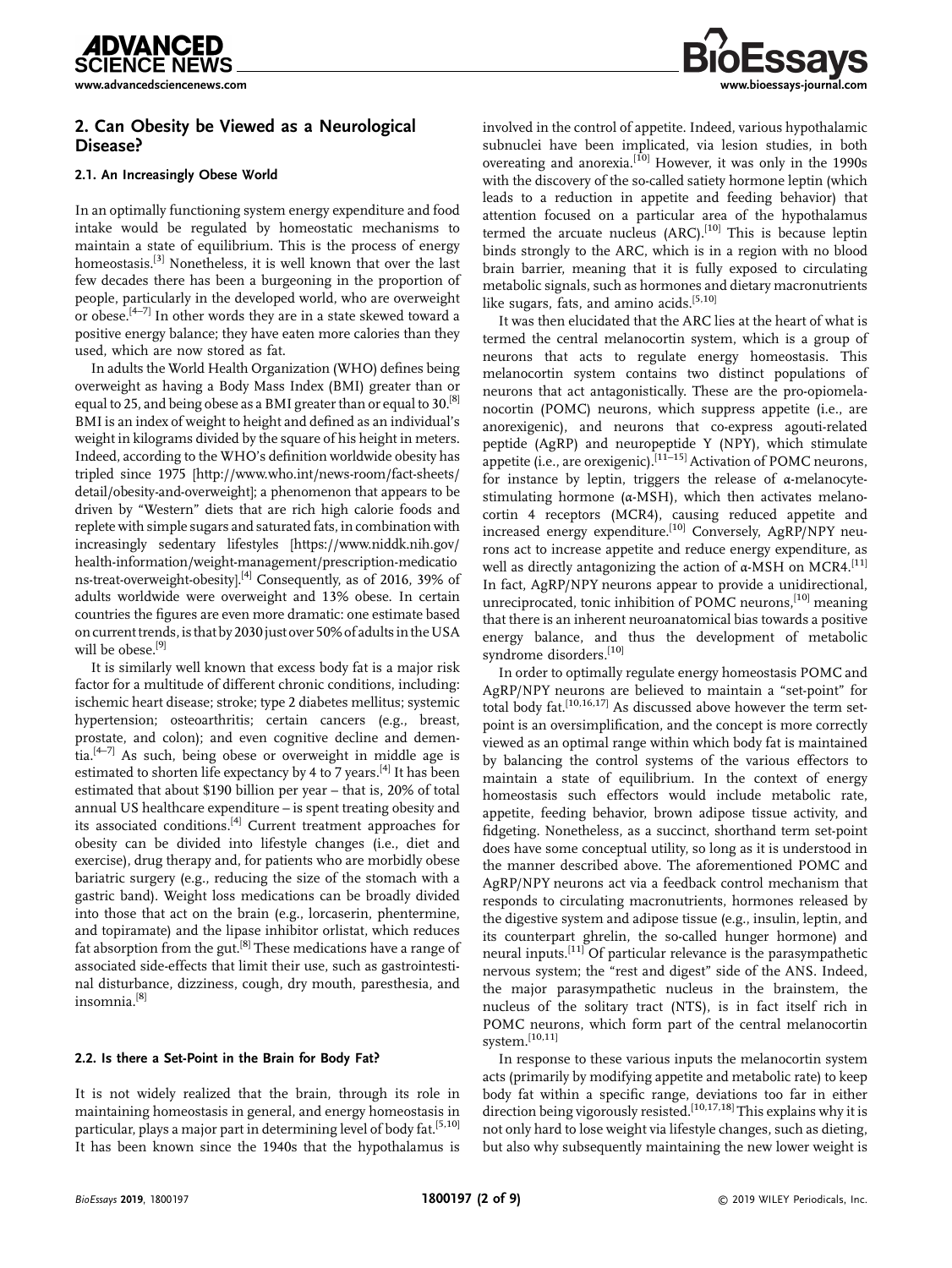



often a Sisyphean task, and why weight soon returns to previous levels. It also explains the findings of overfeeding studies, such as a notorious one from the 1960s in which thin, adult male prisoners in Vermont were given very high calorie diets for several months while refraining from exercise.<sup>[18]</sup> The original intention of the study had been to create obese subjects to study, however, as the prisoners only gained relatively modest amounts of weight, it ended up as a demonstration of the resistance of the adult brain to deviating beyond the upper range of the set-point.

Obviously, the volume of body fat can vary enormously from person to person. In addition to influence by genetic and epigenetic factors,[19] there is also now evidence that the type of diet frequently consumed in the developed world contains excessive quantities of macronutrients that can, especially with repeated exposure, damage neuronal populations within the ARC and push up the set-point for body fat.<sup>[10,12,17]</sup> The particular macronutrients responsible are simple sugars (e.g., glucose and fructose) and saturated fats. The ARC seems most susceptible to such damage if the repeated exposure occurs in childhood or adolescence. The consequence of it is that the overweight body habitus becomes normal as far as the brain is concerned, and subsequently reverting to a leaner set-point once can be very difficult.<sup>[10]</sup>

Indeed, once adult life has been entered the set-point tends to be relatively fixed, and difficult to change, though it does often drift upwards over the years, as illustrated by the well known phenomenon of middle-aged spread. However, although the setpoint for body fat is not readily amenable to adjustment, there is evidence that it is not entirely immalleable either and certain interventions can push it downwards. Possible ways to do so include eating a diet rich in polyunsaturated fatty acids, or reducing longterm dietary intake of sugar and saturated fats, both of which are thought to facilitate the recovery of hypothalamic neurons.<sup>[17]</sup> Remarkably, it is also now believed that bariatric surgery actually works, at least in part, by lowering the set-point, rather than by simply decreasing caloric intake.<sup>[20]</sup> This is because people who undergo such operations do not continue to get thinner and thinner but rather reduce to a new body weight about which they then settle.

#### **2.3. Summary**

Although it is well known that there is a major, and increasing, public health problem with obesity, and the diseases associated with excess body fat, the crucial role played by the brain in the pathogenesis of this problem is far less appreciated. **Figure 1** illustrates the coordinating role played by the central melanocortin system in maintaining energy homeostasis and the various streams of information that it synchronizes to do so. Neural pathways that evolved to optimize energy homeostasis and favor a positive energy balance are, in conjunction with the high sugar and fat diets of the developed world, trapping individuals into a cycle of metabolic syndrome diseases that can be extremely difficult to escape.

## **3. The Effect of Vestibular Stimulation on Body Fat**

By use of a centrifuge, researchers can produce what is, in effect, a gravitational field greater than that on the surface of the Earth (1G), a phenomenon referred to as "hypergravity."<sup>[21]</sup>

Intriguingly, there is evidence that chronic exposure to hypergravity (i.e., over a period of weeks) causes a significant reduction in the body fat of a variety of animal species.<sup>[22–24]</sup> The pattern of change observed in body mass composition is described as a shift in "the proportional distribution of body mass between fat and fat-free components."<sup>[22]</sup> Hypergravity has been reported to reduce the body fat of the following species: mice<sup>[22,23,25,26]</sup>; rats<sup>[25,27–30]</sup>; hamsters<sup>[31]</sup>; rabbits<sup>[32]</sup>; chickens<sup>[33–36]</sup>; and other domestic fowl.[37] The observed reduction in body fat has been found to be proportional to the field strength,<sup>[23]</sup> and can be quite significant, as evinced by the observation that chickens decrease from 30 to 3% body fat when centrifuged at the equivalent of 3G.<sup>[38]</sup> The change appears to be mediated by an increase in both metabolic rate and metabolism of fatty acids.<sup>[39]</sup>

Although a decrease in fat is the most striking change in body composition, several authors have also noted corresponding, less marked, changes in the muscles and bones of animals subjected to chronic centrifugation. Changes reported include: an increase in the types of myosin heavy chain proteins associated with both sprinting and endurance activities<sup>[39]</sup>; a corresponding increase in exercise capacity and increased maximum oxygen up $take^{[36,38]}$ ; improved resistance to fatigue in the gastrocnemius muscle, manifesting an increase in the strength of its tetanic contraction[40]; and an increase in skeletal mass and bone mineral density.[21,41]

A variety of mechanisms have been mooted as explanations for this response to hypergravity. These include that they are due to a non-specific effect of centrifugation, increased loading of skeletal muscles, changes in intracranial pressure, and fluid volume shifts.<sup>[22–24]</sup> However, evidence has now emerged that they are in fact mediated by the vestibular system.<sup>[22 $-$ 24]</sup> The vestibular system, located within the labyrinth of the inner ear, is a major contributor to the sense of balance. It consists of three semicircular canals (that detect rotational movement) and two otolith organs, named the utricle and saccule. The utricle detects acceleration and head tilts in the horizontal plane, and the saccule does the same in the vertical plane.<sup>[42]</sup> They are both fluid filled sacs containing numerous free moving calcium carbonate crystals called otoliths, which move under the influence of gravity or acceleration to act upon receptor cells to modulate vestibular nerve activity.

Experiments on mutant mice suggest that it is the otolith organs that play a key role in mediating the physiological changes observed in response to centrifugation. In one experiment, mutant mice (lacking otoliths but with normal semicircular canals) and wildtype mice were subjected to 8 weeks of chronic centrifugation at 2G.<sup>[23]</sup> At the end of this period the body fat percentage was significantly reduced in the wildtype mice living at 2G compared to wildtype controls living at 1G, and the percentage lean muscle mass was increased. However, the mutant mice living at 2G showed no significant difference in their body composition compared to those living at  $1$ G.<sup>[23]</sup>

A second study involved subjecting both wildtype and mutant mice (lacking otolith organs) to just two hours of centrifugation at the equivalent of  $2G$ .<sup>[24]</sup> The animals were then sacrificed and their brains stained, using immunohistochemical techniques, for upregulation of c-fos; a protein used as a marker of neuronal activity. In the wildtype mice increased neuronal activity was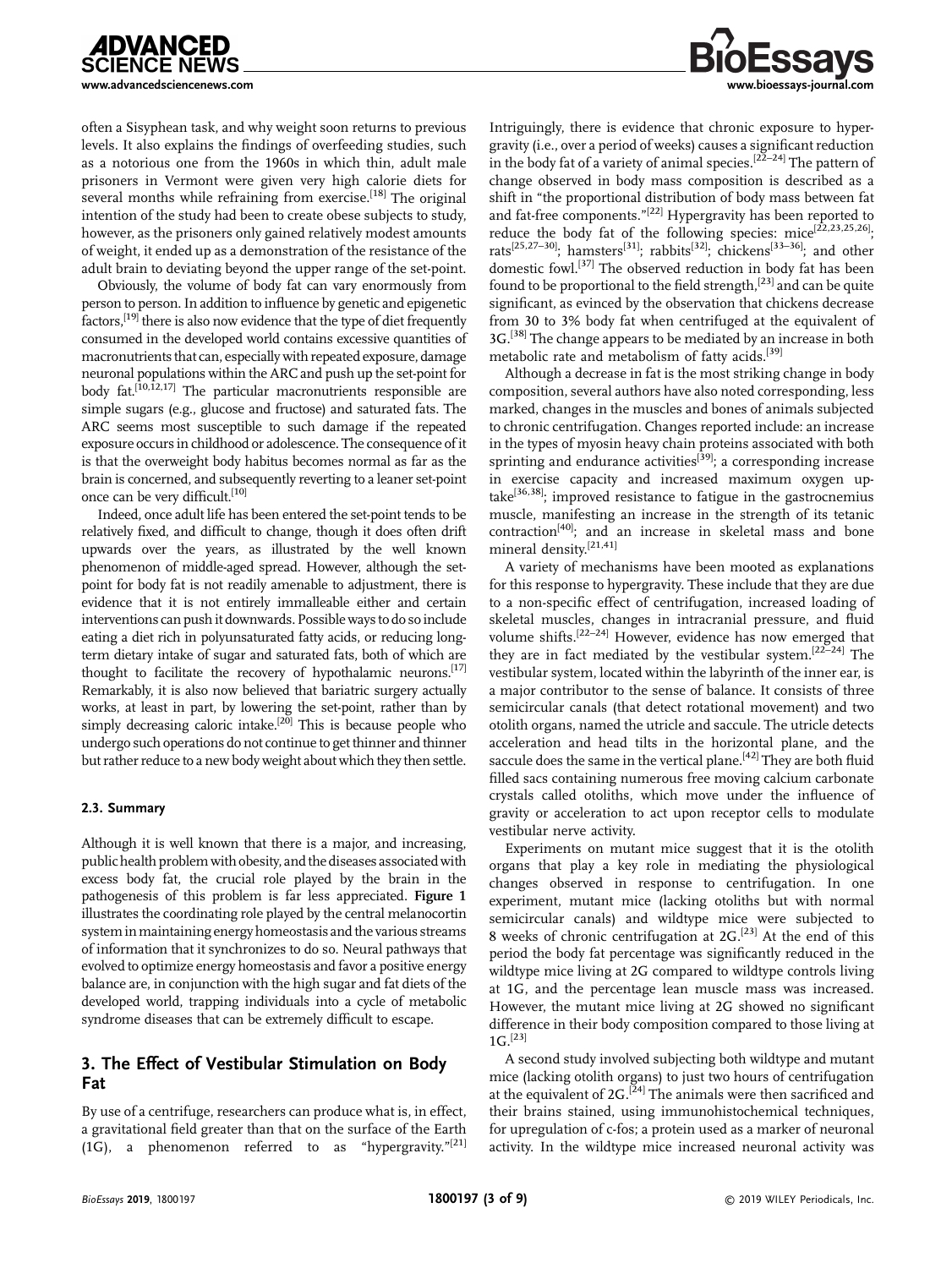





Figure 1. Coordinating role of the central melanocortin system in maintaining energy homeostasis and regulating total body fat.

seen in a variety of brain structures important in homeostasis including: the dorsomedial hypothalamus; the parabrachial nucleus; the amygdala; and, most notably, robustly in the ARC (the hypothalamic subnucleus involved in energy homeostasis and which sits at the heart of the central melanocortin system). Conversely, the mice without otolith organs did not show such activation. This led the authors to attribute the observed change in body fat from centrifugation to a vestibulo-hypothalamic pathway.[23,24]

In summary, there is extensive evidence across a variety of species that what is in effect hypergravity causes a marked reduction in body fat, and it now appears that this effect is mediated via afferent input from the otolith organs to the hypothalamus. This raises the tantalizing possibility that stimulation of the otolith organs in humans may offer a route to, in effect, re-equilibrate energy homeostasis, with the consequence of lowering the apparent set-point for body fat.

## **4. Can Activating the Otoliths Treat Obesity?**

Given this possibility it would seem worth investigating whether stimulating the otolith organs in overweight humans could have a similar negative impact on body fat. Multiple techniques have been described as means of stimulating the otoliths, including:

head-down rotation; linear acceleration in a sled; off-vertical axis rotation (OVAR); acoustic clicks; and galvanic vestibular stimulation  $(GVS)$ .<sup>[43-45]</sup> This last technique, GVS, involves non-invasively stimulating the vestibular system by means of a small electrical current, and as such is both more practical than placing people in an apparatus to rotate or accelerate them, and more reliable than use of acoustic clicks.[44]

The technique of GVS has been known and used as a research tool for a long time. Indeed, Purkinje wrote about it in  $1820$ ,  $[43]$ and it is considered to have a good safety profile, with occasional mild headaches, dysequilibrium, or rarely, skin irritation being its reported side effects.<sup>[43,46]</sup> It is sometimes also called vestibular nerve stimulation, or VeNS. The stimulating electrodes can be placed on a variety of sites around the head, but typically a binaural application is used, which means that they are applied to the skin behind both ears and over the mastoid processes.

The current, typically in the range of 1 mA, can then be delivered as DC or AC, and in a variety of waveforms.<sup>[43-45]</sup> Although GVS is thought to activate, at least to some degree, all five components of the vestibular apparatus, lower currents (specifically under 3 mA) seem to particularly stimulate the otolith organs – that is, the part of the vestibular system that has been implicated in the hypergravity studies as mediating the reduction in body fat.<sup>[23,24,47]</sup> During a DC stimulation of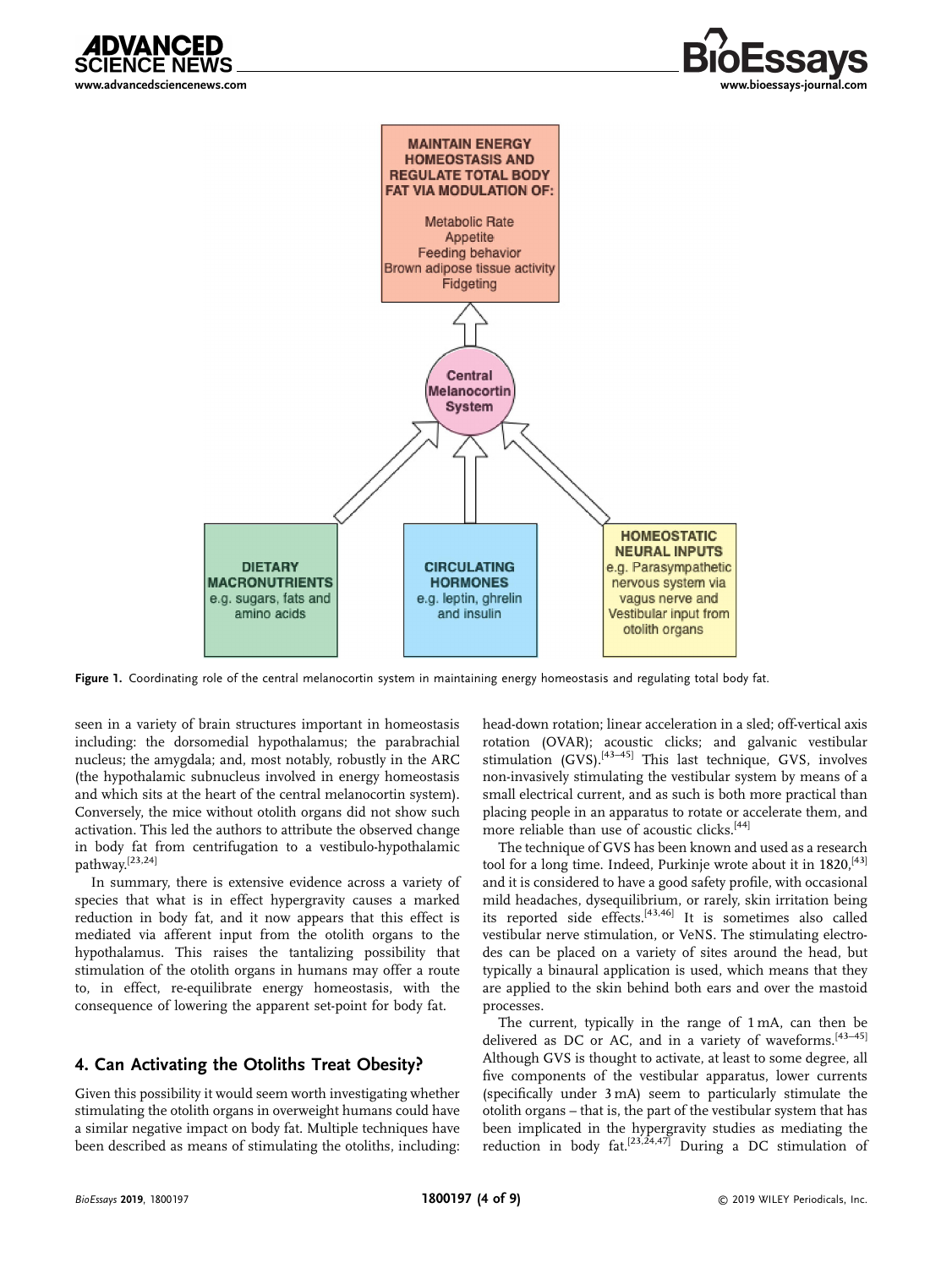



binaural GVS subjects report a sensation of sway towards the anodal side, and an AC delivery can produce, depending on the frequency, a sensation of back and forth sway that is analogous to being on a boat. $[44,48]$ 

Notably, it has been shown that levels of excess body fat are inversely proportional to sympathetic nervous system outflow, as measured by direct recordings of post-ganglionic muscle sympathetic nerve activity  $(MSNA)$ .<sup>[49,50]</sup> This is relevant as AC binaural GVS has been found, when delivered with a low frequency (e.g., in a 0.5 or 0.2 Hz sinusoid) to entrain (synchronize) MSNA in line with the frequency.[51–55] The biggest effects have been observed at low frequencies distinct from the heart rate.<sup>[51–54]</sup> Moreover, when the user is sitting upright particularly strong bursts of MSNA become locked in phase with the frequency of the GVS, a phenomenon termed superentrainment.<sup>[55]</sup>

In summary, it is reasonable to hypothesize that repeated electrical stimulation of the otoliths via GVS would lead to a reduction in total body fat, and that this technique could thus be used as a potential treatment for individuals who are overweight or obese. Given the known inverse relationship between MSNA and body fat the best form of GVS to initially investigate is an AC binaural delivery with a waveform at a low frequency – for example a sinusoid or square wave at 0.5 Hz or less – and with a current under 3 mA, so as to preferentially stimulate the otoliths.[47,49–55] Also, repeated sessions of GVS might cause a corresponding increase in lean muscle mass and possibly in bone mineral density; an observation that, due to the bone and muscle loss that occurs during prolonged weightlessness, may be of relevance to astronauts.

## **5. Evaluating the Hypothesis**

#### **5.1. The Vestibular System's Role in Homeostasis**

The observation that stimulation of the otolith organs causes a reduction in body fat seems to be rather odd and perplexing, at least when first encountered. Indeed, why should vestibular input have any role in determining body mass composition? In order to answer this question it is important to realize that the vestibular system, rather than just being a balance organ, also plays an important role in homeostasis, a fact likely rooted in its ancient evolutionary origin.[56]

This homeostatic function of the vestibular system is vividly illustrated when standing up from a sitting position. Doing so has the potential to cause blood to pool in the veins of the legs and thus postural hypotension, which can then lead to hypoperfusion of the brain and fainting. The traditional view is that baroreceptors in the vascular tree detect the change in pressure and act to correct it.<sup>[56]</sup> However, although baroreceptors do play a role, such a feedback system can act only in a reactive way to correct deviations after they have occurred. Conversely, any change in posture is also immediately registered by the vestibular system, which acts proactively in a feedforward manner, via the sympathetic nervous system, to cause vasoconstriction, and so maintain blood pressure within homeostatic norms.<sup>[56]</sup> In short, it is initially a vestibulosympathetic response that keeps us from passing out every time we stand up.

The role of the vestibular system in homeostasis extends well beyond maintaining cardiovascular stability. There is evidence that it can modulate the pattern of respiratory muscle activation to optimize blood oxygenation during movement, and vestibular stimulation has also been shown to have a range of effects on gut motility, and not merely those associated with motion sickness!<sup>[56]</sup> It is interesting here to touch on the recent burgeoning interest in the role of the gut microbiome in obesity, and to register that there are clear interactions between the brain and the make-up of the microbiome. These include alterations in mucus production, immune function, intestinal permeability, and gut motility.[57] There is also a vestibular role in maintaining bone mineral density as damage to the vestibular system can cause a reduction in bone mineralization, an effect believed to be mediated by the sympathetic nervous system, and not attributable to decreased physical activity.<sup>[58,59]</sup>

#### **5.2. Is there a Vestibular Role in Energy Homeostasis?**

There is thus definite physiological evidence that the vestibular system plays an important wide-ranging role in homeostasis. The neuro-anatomical architecture that allows it to perform this role is established, and various brainstem homeostatic sites (including the parabrachial, dorsal raphe, and locus ceruleus) receive vestibular input.<sup>[56]</sup> However, four observations from mouse studies are of relevance to this paper, as they suggest a particular interplay with the melanocortin system, which as discussed regulates energy homeostasis. These are as follows: first, the observation that otolith stimulation appears to cause ARC activation<sup>[24]</sup>; second, the recent finding of melanortinergic neurons in the medial vestibular nucleus  $(MVe)^{[60]}$ ; third, an enzyme called prolyl carboxypeptidase that is important in the modulation of melanocortin signaling is expressed in both the MVe and the lateral vestibular nucleus<sup>[61]</sup>; and fourth, the MVe projects specifically to POMC neurons in the NTS, which as discussed are part of the melanocortin system.<sup>[15]</sup>

The role of the MVe here is noteworthy, as it is the main projection target of the utricle<sup>[62]</sup> (the otolith organ that detects acceleration on the horizontal), and centrifugation, as used in the animal experiments described above, delivers ongoing activation of the sensory cells in the utricle.<sup>[63]</sup> Also, retrograde tracer studies in hamsters have identified the MVe as one of the areas involved in the central control of the sympathetic nerves supplying both normal fat (properly termed white adipose tissue),<sup> $[64]$ </sup> and brown adipose tissue (BAT), $[65]$  which is a specialized type of fat that is rich in mitochondria, the intracellular organelles that generate energy. It is believed that activating BATcould act to reduce the total amount of white fat by metabolizing fatty acids, and thus have an anti-obesity potential, and moreover, improve insulin sensitivity, and thus ameliorate type 2 diabetes mellitus.[66] There are also definite but, as yet, anatomically less well delineated connections between the vestibular nuclei in the brainstem and the sympathetic nerves that innervate skeletal muscle and bone.<sup>[51,67]</sup>

This link between the MVe and the sympathetic innervation of BAT is particularly interesting as it suggests a possible route by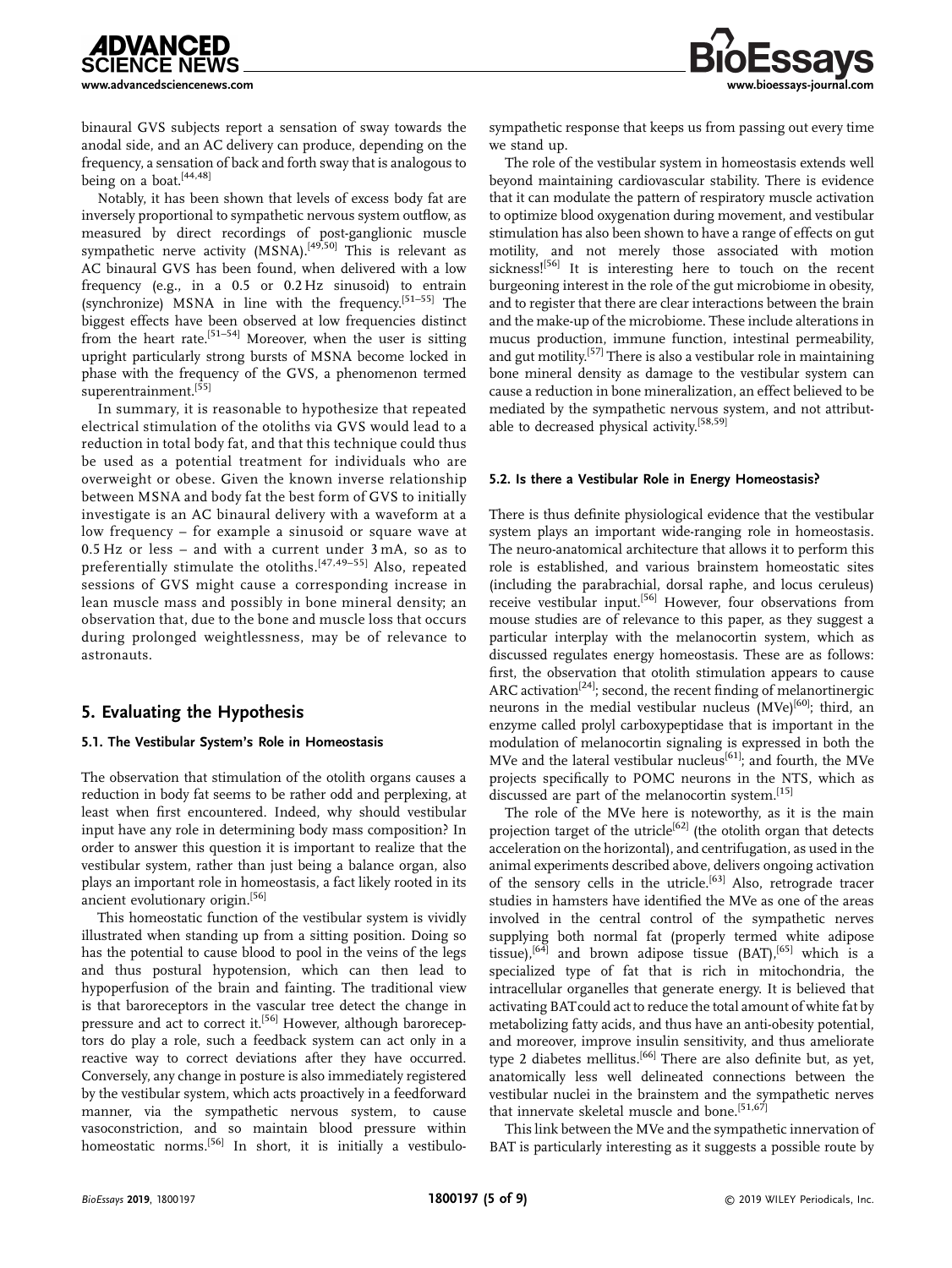



which the MVe could effect a change in metabolism. Such a mechanism would be in keeping with an indirect calorimetry (IC) experiment in which three adult volunteers underwent a one-hour session of binaural GVS (AC delivery at 0.6 mA with a 0.5 Hz square wave). IC is a technique that involves measuring oxygen consumption and carbon dioxide production, in order to provide data on various parameters, including metabolic substrate utilization.<sup>[68]</sup> In all three subjects the utilization of fat as a substrate increased during the GVS (by about 5 to 10%), and this effect was sustained with no decrement for at least 30 min after the 1-h stimulation period, which is when the IC was also discontinued (my unpublished data).

Given its described connections to the melanocortin system, and both sides of the ANS, the MVe does appear well placed to effect changes in body mass composition, but the question then arises as to why it should have any such effect? It seems reasonable to propose that the brain, in effect, interprets activation of the MVe (by horizontal movements stimulating the utricle) to indicate a state of increased activity. Homeostatically, if such a state were sustained, then it would be optimal, from an energy conservation point of view, to both liberate the energy reserves stored in fat, and to have a leaner, stronger physique in order to avoid wasting energy by carrying around excess fat during this physiologically challenging time. Moreover, stronger muscles and bones would be better able to cope during such a period. I suggest that the vestibular system is likely to effect these changes both via the modulation of behavior (i.e., altered dietary preferences and a reduction in appetite), and via an increase in metabolic rate, which is likely to be mediated via vestibulosympathetic activity, possibly involving BAT. As such, GVS could potentially act to improve compliance, and thus effectiveness, of a concurrent hypocaloric diet by reducing hunger.

#### **5.3. Summary**

It is well established that the vestibular system has a general role in the maintenance of homeostasis, and there are clear suggestions of various connections between MVe, the main projection target of the utricle, and the central melanocortin system. Repeatedly activating MVe is likely to be taken to indicate a state of ongoing movement, under which circumstance it makes sense from an energy homeostasis point of view to have a leaner, stronger body composition.

## **6. Testing the Hypothesis**

#### **6.1. Techniques for Measuring Body Fat**

There are a number of ways of measuring total body fat that are reported to have a greater or lesser degree of accuracy. These include displacement techniques, such as underwater weighing and air plethysmography, caliper measurements, bioelectrical impedance, and dual energy X-ray absorptiometry (DXA).<sup>[69]</sup> A detailed consideration of the pros and cons of each of these is beyond the scope of this paper, however, the point is that body fat can be assessed, and the hypothesis can thus be tested. This is important as taking body weight alone as a measure could miss a

reduction in fat if there has been a corresponding increase in muscle mass, as can be seen in resistance training.

Clearly the best way to test the hypothesis would be to carry out a double blind, randomized controlled clinical trial of overweight and obese individuals. They could have a baseline assessment of body fat, say using DXA since it also provides data on muscle mass and bone density.[69] The subjects would then undergo repeated sessions of GVS, or sham stimulation as a control, regularly for a period of time. The precise details of the treatment regime would need to be determined empirically as there is likely to be a dose response effect. However, I suggest that an hour a day for a period of 6 to 12 months would be good starting point, which would be in keeping with the duration of weight loss drug studies.<sup>[8]</sup> This falls within the definition of low intensity transcranial electrical stimulation (<4 mA, maximum of 1 h daily and electrodes between 1 and 100  $\text{cm}^2$ ), which animal studies and modeling suggest is not only safe but an order of magnitude below causing any damage.<sup>[70]</sup>

#### **6.2. How to Optimally Test**

It should be noted here that GVS is not a pure vestibular stimulus and, as such, there are certain confounders that would need to be controlled for as part of this trial, so as to demonstrate that any observed effect is truly a result of vestibular stimulation. These include the local effect of the electricity upon cutaneous nerves, which depending on current strength, might be perceived as a tingling, itching, or even painful sensation. As such, subjects should be encouraged to turn their device up to a level where they perceive a sensation, but not so high as to induce any pain.

In order to mitigate against the cutaneous side-effects of GVS it would be important to develop an appropriate type of sham device, which would cause the underlying skin to tingle without significantly stimulating the vestibular system. As GVS is in effect a specialized form of transcranial direct current stimulation (tDCS), in which electricity is delivered to various sites around the cranium so as to stimulate the underlying neural structures, the literature in this area provides insights on how to develop such a sham device.<sup>[71]</sup> It has been observed that the tingling or itching sensations perceived on the skin during tDCS typically last about 30s or so before abating in perceptual salience.<sup>[72,73]</sup> Consequently, an appropriate type of sham device for use here is one that rapidly ramps up the stimulation for an equivalently short period of time before tapering off to stop over a comparable timeframe.

Moreover, as discussed MSNA has been directly linked to weight loss,<sup>[49,50]</sup> and given that the subjects will be naïve to GVS (i.e., they will not have experienced an active stimulation session), it would seem optimal for the sham to also transiently deliver vestibular stimulation, but with a frequency that has been shown not to significantly affect MSNA (e.g.,  $0.8$  Hz).<sup>[52]</sup> This would have the benefit of controlling for the possible confounding factor that the subject may be expecting to experience some perception of movement, while simultaneously being unlikely to significantly alter MSNA. Such a sham device ought thus to provide an appropriate degree of verisimilitude as to keep the subjects blinded as to which device they have been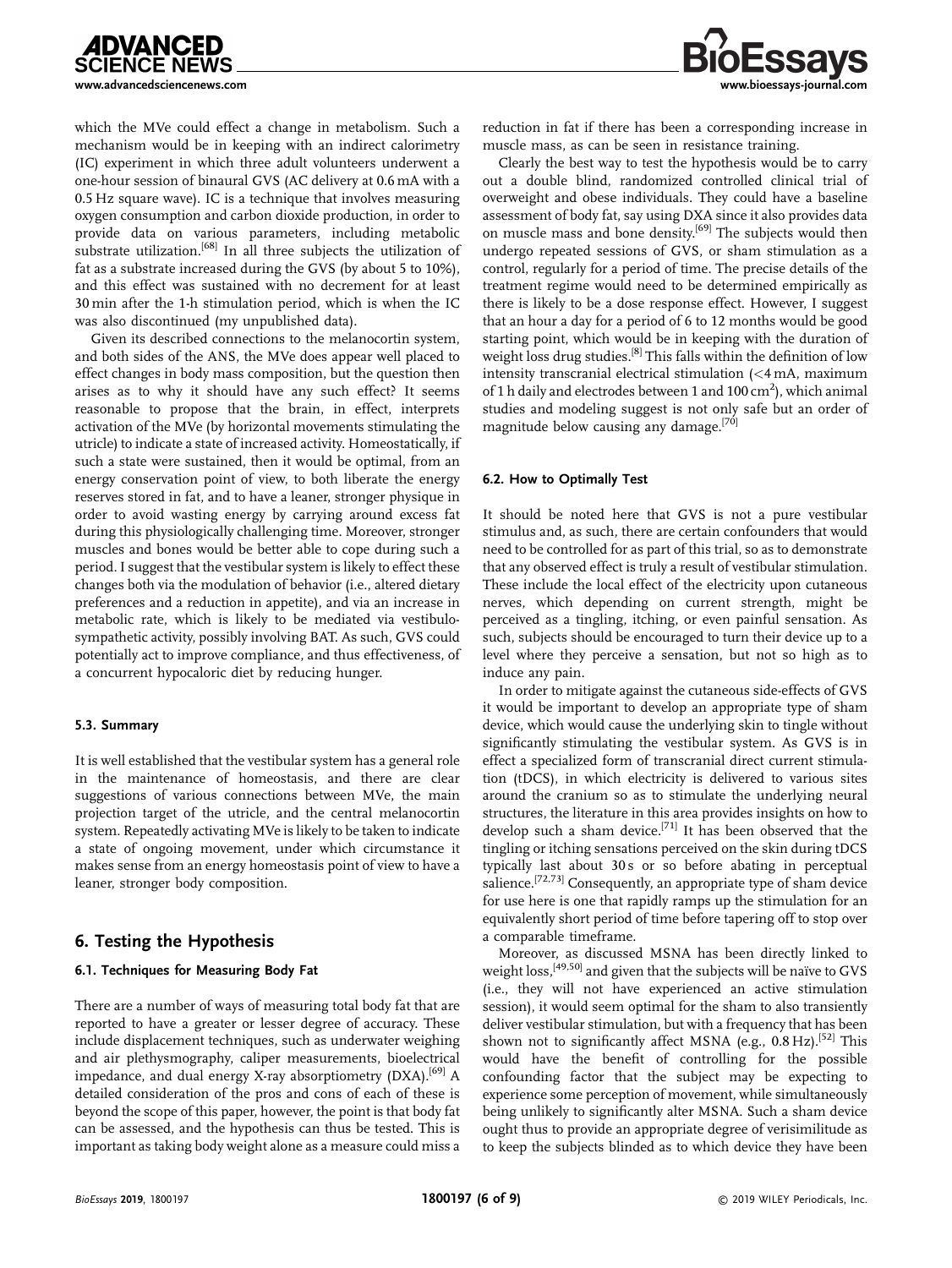

allocated. This could be confirmed by following the recommendation of the FDA that device trial subjects are asked to periodically, and privately, indicate whether they believe they have been allocated an active or sham device.

During the stimulation period diet and exercise would also have to be controlled between the two groups by giving both access to a standardized weight loss program, the mainstay of which would be a low-calorie diet. This is because such lifestyle changes are the standard of care for weight loss. Thus, any effect of GVS plus standard of care could then be assessed against sham device use and standard of care. As indicated above it is possible that GVS may act in synchrony with a low-calorie diet by reducing hunger and thus improving compliance. Body fat would then be assessed at the end of the study period using the same technique as at the beginning. Pertinent secondary endpoints would include questionnaires on quality of life and adverse events,<sup>[74,75]</sup> and serum markers of cardiovascular risk, such as lipid profile, high-sensitivity C-reactive protein, fasting glucose, and glycated hemoglobin.

An interesting question is whether any fat loss achieved through repeated sessions of GVS would be maintained after stopping the treatment, or if, as tends to happen on stopping weight loss drug therapy, it would at least return in part. In other words, would a newly established level of energy homeostasis be maintained or not after ceasing regular GVS? It does seem plausible that completely ending all GVS sessions would lead to a gradual rise in body fat, as the apparent period of physiological stress, as indicated by a state of recurrent movement, would be over. Ultimately, however, this is a question that can only be answered empirically.

Finally, it would be interesting to compare any observed reduction in body fat to GVS to response to a second form of otolith organ stimulation, such as OVAR or linear acceleration in a sled, as this would help improve the quality of the evidence for a vestibular cause. However, as these techniques involve the subject physically climbing into an apparatus their use is likely to be limited to the research laboratory. The effect of repeated sessions of GVS on the glycemic control of type 2 diabetics could be assessed in a similar manner by a trial with glycated hemoglobin as the primary endpoint.

## **7. Conclusions and Outlook**

I propose that repeated sessions of GVS, over a period of weeks to months, will trigger the development of a leaner, lower fat, physique. And specifically that delivery of the current in an AC manner with a frequency lower than the heart rate is more likely to generate this effect. This eminently testable hypothesis would, if substantiated, constitute an entirely new, non-pharmacological, and non-invasive approach in the treatment of metabolic syndrome disorders.

There are currently two neuromodulation devices available for the treatment of obesity. Namely, the Maestro, which targets the vagus nerve (a major parasympathetic nerve),<sup>[76]</sup> and the Abiliti, which stimulates the nerves of the stomach wall.<sup>[77]</sup> However, unlike GVS, both these devices require surgical implantation and, because of the risks this entails, they are restricted, in the jurisdictions where approved, to only the most obese patients. There are also a variety of medications approved for the treatment of obesity, several of which, in a manner analogous to





**Figure 2.** Sagittal schematic view of the brainstem and hypothalamus to illustrate the proposed interaction between the MVe and the POMC neurons of the ARC and NTS, which comprise the anorexigenic side of the central melanocortin system.

the proposed mechanism of action for GVS, target brain centers involved in energy homeostasis.[78] However, due to concern about side-effects they are also restricted in their use. Conversely, GVS, which has been safely used for a long time as a research tool, would have the potential to be used to treat a broader range of both overweight and obese patients.

Traditionally discussions about how the human brain works have often been framed in terms of multiple, independently functioning modules, as illustrated by the idea, mentioned above, of biological thermostats in homeostasis. However, if the hypothesis presented here is confirmed, and repeated vestibular stimulation has a re-equilibrating effect on the regulation of energy homeostasis, then it would also support a more sophisticated view of brain organization, in which hierarchical systems (which likely evolved at different times), nonetheless interact dynamically to modulate one another's function.

## **Acknowledgements**

The author thanks Jason McKeown, V.S. Ramachandran, Stuart Anstis, and Erik Viirre for their helpful discussions, and Zeve Marcus for creating **Figure 2**.

## **Conflict of Interest**

Paul D. McGeoch is named as an inventor in a patent application filed by the University of California that relates to the ideas described above, and he is co-founder of a company called Neurovalens that aims to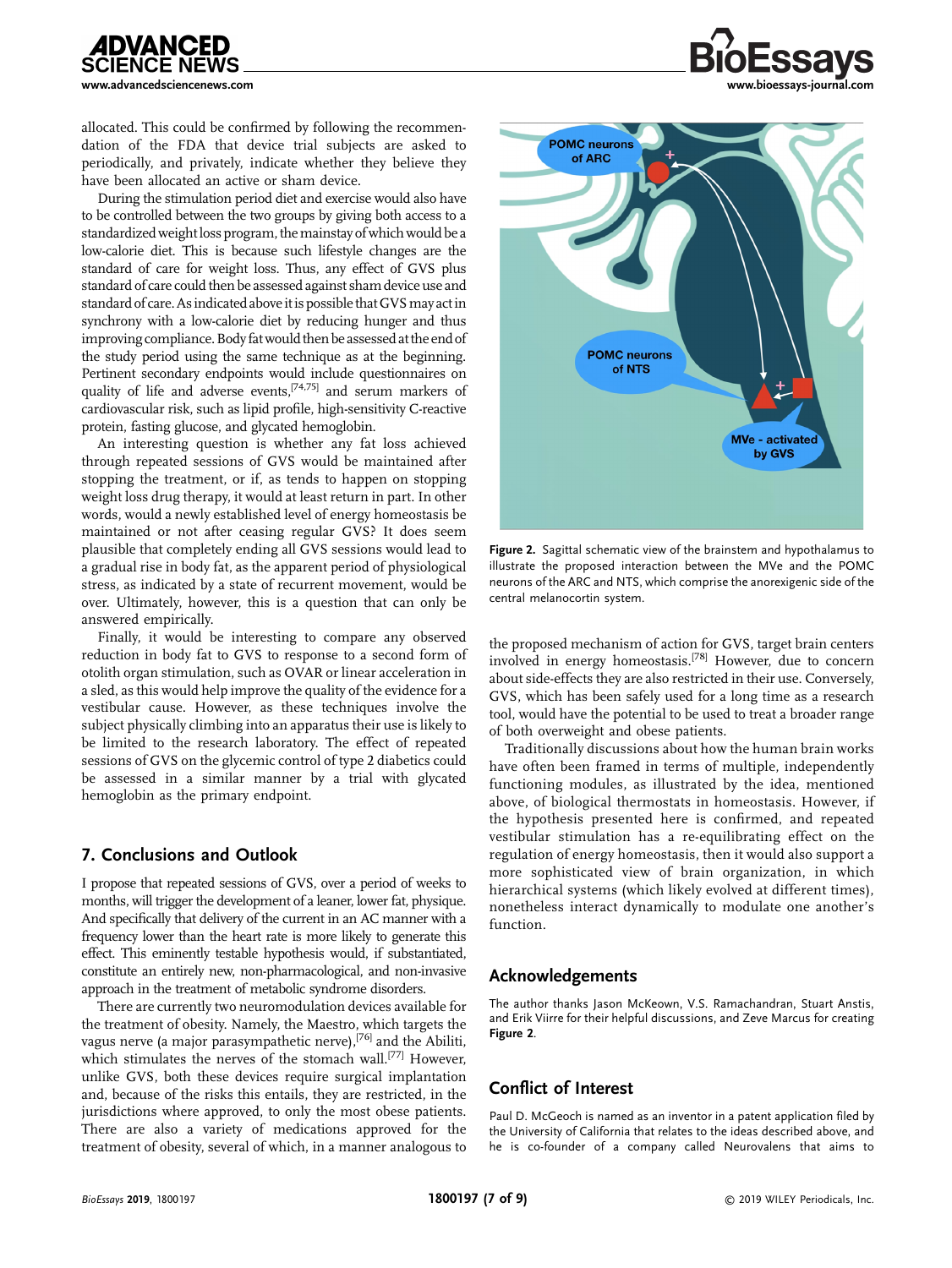**[www.advancedsciencenews.com](http://www.advancedsciencenews.com) [www.bioessays-journal.com](http://www.bioessays-journal.com)**

**1DVANCED ENCE NEWS** 



commercially develop vestibular stimulation as a treatment modality for a range of conditions including obesity.

### **Keywords**

central melanocortin system, energy homeostasis, metabolic syndrome, neuromodulation, obesity, vestibular, weight loss

> Received: September 28, 2018 Revised: December 4, 2018 Published online:

- [1] W. B. Cannon, *The Wisdom of the Body*. W. W. Norton, New York, USA **1939**, p. 24.
- [2] A. D. Craig, *How do you Feel? An Interoceptive Moment with Your Neurobiological Self*. Princeton University Press, USA **2015**, pp. 19.
- [3] E. Roh, D. K. Song, M-S. Kim, *Exp. Mol. Med* **2016**, *48*, e216.
- [4] A. Hruby, F. B. Hu, *Pharmacoeconomics* **2015**, *33*, 673.
- [5] J. K. Smith, *Front. Physiol*. **2018**, *9*, 574.
- [6] M. Agha, R. Agha, *Int. J. Surg. Oncol. (N. Y.)* **2017**, *2*, e17.
- [7] J. C. Seidell, J. Halberstadt, *Ann. Nutr. Metab*. **2015**, *66*, 7.
- [8] R. B. Kumar, L. J. Aronne, *Obesity (Silver Spring)* **2015**, *23*, S4.
- [9] Y. Wang, M. A. Beydoun, L. Liang, B. Caballero, S. K. Kumanyika, *Obesity (Silver Spring)* **2008**, *16*, 2323.
- [10] T. Horvath, *Nat. Neurosci*. **2005**, *8*, 561.
- [11] R. D. Cone, *Nat. Neurosci*. **2005**, *8*, 571.
- [12] L. E. Parton, C. P. Ye, R. Coppari, P. J. Enriori, B. Choi, C. Y. Zhang, C. Xu, C. R. Vianna, N. Balthasar, C. E. Lee, J. K. Elmquist, M. A. Cowley, B. B. Lowell, *Nature* **2007**, *448*, 228.
- [13] B. Belgardt, T. Okamura, J. Bruening, *J. Physiol*. **2009**, *587*, 5305.
- [14] L. Varela, T. Horvath, *EMBO Rep*. **2012**, *13*, 1079.
- [15] D. Wang, X. He, Z. Zhao, Q. Feng, R. Lin, Y. Sun, T. Ding, F. Xu, M. Luo, C. Zhan, *Front. Neurosci*. **2015**, 10.3389/fnana.2015.00040. [16] R. Harris, *FASEB J*. **1990**, *4*, 3310.
- [17] M. Yon, S. Mauger, L. Pickavance, *Br. J. Nutr*. **2011**, *109*, 1573.
- [18] E. Sims, R. Goldman, C. Gluck, E. Horton, P. Kelleher, D. Rowe, *Trans. Assoc. Am. Physicians* **1968**, *81*, 153.
- [19] B. Herrera, S. Keildson, C. Lindgren, *Maturitas* **2011**, *69*, 41.
- [20] Z. Hao, M. B. Mumphrey, R. L. Townsend, C. D. Morrison, H. Münzberg, J. Ye, H. R. Berthoud, *Obesity* **2016**, *24*, 654.
- [21] A. H. Smith, *ASGSB Bulletin* **1992**, *5*, 33.
- [22] P. M. Fuller, C. H. Warden, S. J. Barry, C. A. Fuller, *J. Appl. Physiol*. **2000**, *89*, 1491.
- [23] P. M. Fuller, T. A. Jones, S. M. Jones, C. A. Fuller, *Proc. Natl Acad. Sci. USA* **2002**, *99*, 15723.
- [24] P. M. Fuller, T. A. Jones, S. M. Jones, C. A. Fuller, *Neuroscience* **2004**, *129*, 461.
- [25] J. Oyama, W. T. Platt, *Am. J. Physiol*. **1967**, *212*, 164.
- [26] L. C. Keil, *Growth* **1969**, *33*, 83.
- [27] J. Oyama, B. Zeitman, *Am. J. Physiol*. **1967**, *213*, 1305.
- [28] G. C. Pitts, L. S. Bull, J. Oyama, *Am. J. Physiol*. **1972**, *223*.
- [29] R. R. Roy, M. E. Roy, R. J. Talmadge, R. Mendoza, R. E. Grindeland, M. Vasques, *Aviat. Space Environ. Med*. **1996**, *67*, 854.
- [30] L. E. Warren, B. A. Horwitz, C. A. Fuller, *Effects of 2G on lean and obese Zucker rats*, 14th Annual Meeting Am. Soc. Gravitational and Space Biol. **1998**.
- [31] S. R. Briney, C. C. Wunder, *Am. J. Physiol*. **1962**, *203*, 461.
- [32] M. Katovich, A. Smith, *J. Appl. Physiol*. **1978**, *45*, 51.
- [33] J. W. Evans, A. H. Smith, J. M. Boda, *Am. J. Physiol*. **1969**, *216*, 1468.
- [34] A. H. Smith, C. F. Kelly, *Ann. N. Y. Acad. Sci*. **1963**, *110*, 410.
- [35] A. H. Smith, C. F. Kelly, *Naval Res. Rev*. **1965**, *18*, 1.
- [36] R. R. Burton, A. H. Smith, *Muscle size, gravity and work capacity*, Proceedings of the XVI International Congress of Aviation and Space Medicine, Lisbon, Portugal **1967**.
- [37] A. H. Smith, O. Sanchez, R. R. Burton, *Life Sci. Space Res*. **1975**, *13*, 21.
- [38] R. R. Burton, A. H. Smith, *Handbook of Physiology. Environmental Physiology*, (Eds: J. R. Pappenheimer, M. J. Fregly, C. M. Blatties), Oxford University Press, Oxford, UK **1996**, p. 943.
- [39] P. M. Fuller, K. M. Baldwin, C. A. Fuller, *Am. J. Physiol. Regul. Integr. Comp. Physiol*. **2006**, *290*, R442.
- [40] P. G. Canonica, *Effects of prolonged hypergravity stress on the myogenic properties of the gastrocnemius muscle*, Masters dissertation, University of South Carolina **1966**.
- [41] E. Jaekel, E. Amtmann, J. Oyama, *Anat. Embryol*. **1977**, *151*, 223.
- [42] S. Khan, R. Chang, *NeuroRehabilitation* **2013**, *32*, 437.
- [43] J. C. Carter, C. A. Ray, *Am. J. Physiol. Regul. Integr. Comp. Physiol*. **2008**, *294*, R681.
- [44] R. Fitzpatrick, B. Day, *J. Appl. Physiol*. **2004**, *96*, 2301.
- [45] S. R. D. Watson, J. G. Colebatch, *Exp. Brain Res*. **1998**, *119*, 504.
- [46] A.D. Krystal, G.K. Zammit, J.K. Wyatt, S.F. Quan, J.D. Edinger, D.P. White, R. P. Chiacchierini, A. Malhotra, *J. Clin. Sleep Med*. **2010**, *6*, 315.
- [47] R. Zink, S. Stedden, A. Weiss, T. Brandt, M. Dieterich, *Neurosci. Lett*. **1997**, *232*, 171.
- [48] D. L. Wardman, J. L. Taylor, R. C. Fitzpatrick, *J. Physiol*. **2003**, *551*, 1033.
- [49] K. P. Davy, J. S. Orr, *Neurosci Biobehav. Rev*. **2009**, *33*, 116.
- [50] N. E. Straznicky, N. Eikelis, P. J. Nestel, J. B. Dixon, T. Dawood, M. T. Grima, C. I. Sari, M. P. Schlaich, M. D. Esler, A. J. Tilbrook, G. W. Lambert, E. A. Lambert, *J. Clin. Endocrinol. Metab*. **2012**, *97*, 605.
- [51] L. Bent, P. Bolton, V. Macefield, *Exp. Brain Res*. **2006**, *174*, 701.
- [52] T. Grewal, C. James, V. G. Macefield, *Exp. Brain Res*. **2009**, *197*, 379.
- [53] E. Hammam, C. James, T. Dawood, V. G. Macefield, *Exp. Brain Res*.
- **2011**, *213*, 507.
- [54] C. James, V. G. Macefield, *Auton. Neurosci*. **2010**, *158*, 127.
- [55] V. G. Macefield, C. James, *J. Neurophysiol*. **2016**, *116*, 2689.
- [56] C. D. Balaban, B. Yates, *Springer Handbook of Auditory Research: The Vestibular System*, (Eds: S. M. Highstein, R. R. Fay, A. N. Popper), Springer-Verlag, New York, USA **2004**, pp. 286.
- [57] M. Carabotti, A. Scirocco, M. A. Maselli, C. Severi, M. Carabotti, A. Scirocco, M. A. Maselli, C. Severi, *Ann. Gastroenterol*. **2015**, *28*, 203.
- [58] P. Denise, H. Normand, S. Wood, *Artificial Gravity*, (Eds: G. Clement, A. Bukley), Springer-Verlag, New York, USA **2006**, pp. 233.
- [59] R. Levasseur, J. P. Sabatier, O. Etard, P. Denise, A. Reber, *J. Vestib. Res*. **2004**, *14*, 361.
- [60] D. Shang, J. Xiong, H-B. Xiang, Y. Hao, J-H. Liu, *Int. J. Clin. Pathol*. **2015**, *8*.
- [61] J. Jeong, S. Diano, *Brain Res*. **2014**, *1542*, 85.
- [62] S. D. Newlands, J. T. Vrabec, I. M. Purcell, C. M. Stewart, B. E. Zimmerman, A. A. Perachio, *J. Comp. Neurol*. **2003**, *466*, 31.
- [63] N. Shimizu, S. Wood, K. Kushiro, S. Yanai, A. Perachio, T. Makishima, *Neuroscience* **2015**, *285*, 204.
- [64] M. Bamshad, V. T. Aoki, M. G. Adkison, W. S. Warren, T. J. Bartness, *Am. J. Physiol*. **1998**, *275*, R291.
- [65] M. Bamshad, C. K. Song, T.J. Bartness,*Am.J. Physiol*. **1999**, *276*, R1569.
- [66] C. Scheele, S. Nielsen, *Redox. Biol*. **2017**, *12*, 770.
- [67] G. Vignaux, S. Besnard, J. Ndong, B. Philoxène, P. Denise, P. Elefteriou, *J. Bone Miner. Res*. **2013**, *28*, 2136.
- [68] Y. Y. Lam, E. Ravussin, *Eur. J. Clin. Nutr*. **2017**, *71*, 318.
- [69] A. Andreoli, G. Scalzo, S. Masala, U. Tarantino, G. Guglielmi, *Radiol. Med*. **2009**, *114*, 286.
- [70] A. Antal, I. Alekseichuk, M. Bikson, J. Brockmöller, A. R. Brunoni, R. Chen, L. G. Cohen, G. Dowthwaite, J. Ellrich, A. Flöel, F. Fregni, M. S. George, R. Hamilton, J. Haueisen, C. S. Hermann, F. C. Hummel, J. P. Lefaucheur, D. Liebetanz, C. K. Loo,